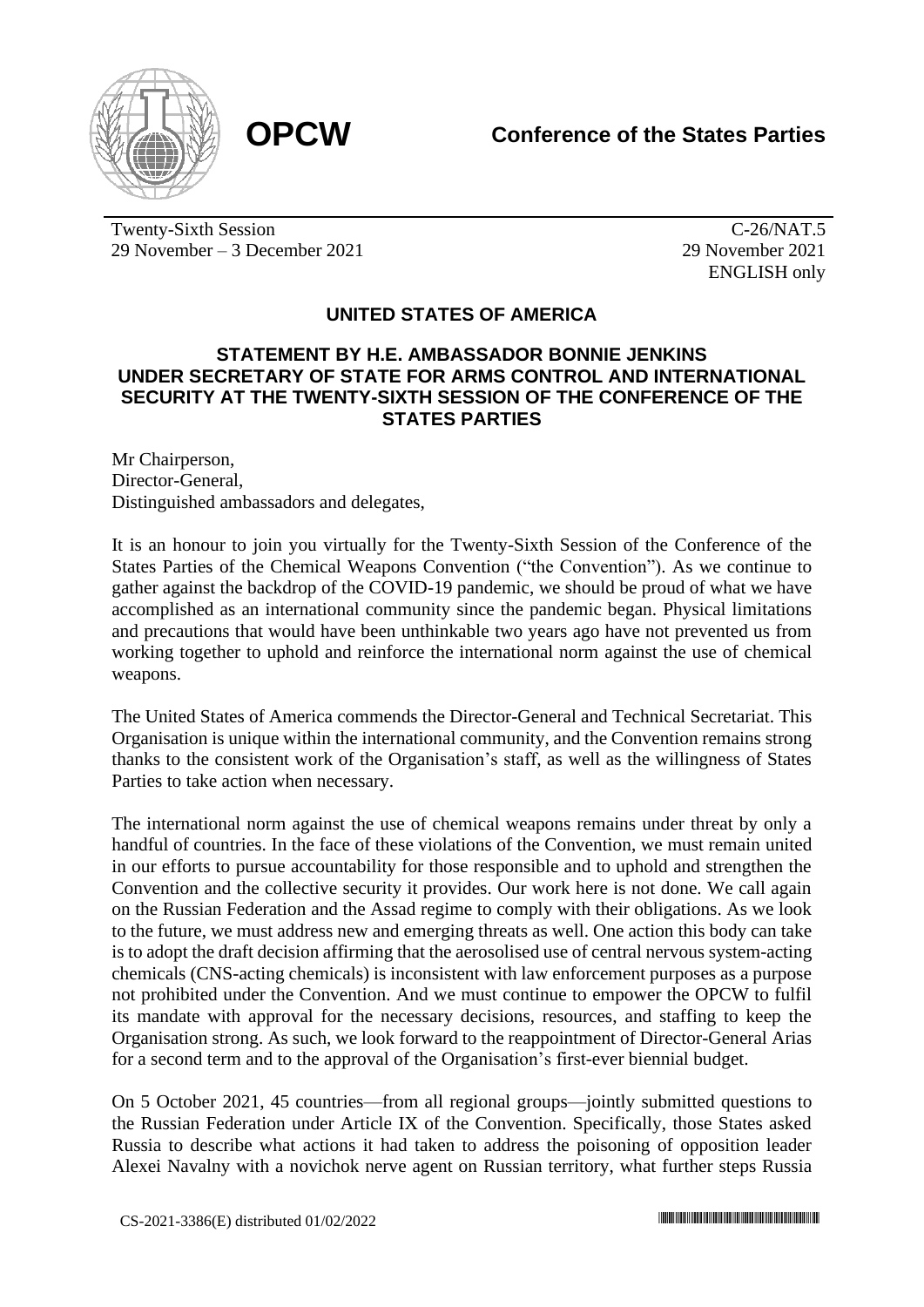C-26/NAT.5 page 2

intended to take, and why Russia had not been able to cooperate with the OPCW under standard terms for a Technical Assistance Visit. To date, Russia has not provided a sufficient response to these questions. Instead, the Russian Government and its propaganda network continue to conduct an extensive disinformation campaign to cast doubt on and deflect blame for its role in the attack. We must not allow these questions to remain unanswered.

We must not forget that this is not the only time that Russia has used a novichok nerve agent in recent years. In March 2018, only months after claiming to have completed destruction of its chemical weapons stockpile, Russia used a novichok nerve agent in an assassination attempt against Sergei Skripal in the United Kingdom. These attacks clearly show that Russia retains an undeclared chemical weapons programme in violation of its obligations under the Convention. We must not allow impunity for the use of chemical weapons.

We similarly must hold the Assad regime accountable for its violations of the Convention. The world has seen overwhelming evidence of numerous incidences of non-compliance by the Assad regime. The Technical Secretariat's assessment, and ours, is that the declaration submitted by the Assad regime eight years ago remains inaccurate and incomplete. While April's decision to suspend certain rights and privileges of the Syrian Arab Republic under the Convention represents a significant milestone, it does not conclude our work regarding Syria's possession and use of chemical weapons. Without accountability for the atrocities committed against the Syrian people, lasting peace in the Syrian Arab Republic will remain out of reach. We urge the Assad regime to complete the measures set out in the Executive Council's July 2020 decision and to comply with its obligations under the Convention.

It is unfortunate that the Assad regime continues to deliberately delay and obstruct the work of the OPCW. The regime once again demonstrated its lack of candour when it recently reported the destruction of two containers that had previously been inspected by the Declaration Assessment Team and were relevant to OPCW investigations. Despite instructions to the regime not to open, move, or alter the containers and their contents in any way without seeking prior written consent of the OPCW, the Assad regime reported these cylinders had been destroyed during an attack at a different location on 8 June 2021. The regime did not notify the OPCW that the cylinders had been moved, as the regime alleges, to a new location until it reported their destruction. The Technical Secretariat has repeatedly asked for further information regarding the reported destroyed cylinders but has received no response from Damascus.

As the global community continues to address the possession and use of chemical weapons, new threats are emerging. The United States of America believes that the threat of the aerosolised use of CNS-acting chemicals, by both State and non-State actors, needs to be addressed by OPCW Member States. The decision that is under consideration at this session of the conference does not create any new international obligations for States Parties – it is neither a new agreement nor an amendment to the Convention. Rather, the decision simply affirms States Parties' understanding on an application of the Convention: namely, that the aerosolised use of CNS-acting chemicals is inconsistent with law enforcement purposes. If adopted, the Twenty-Sixth Session of the Conference of the States Parties decision would contribute to preventing the use of aerosolised CNS-acting chemicals for offensive purposes by State and non-State actors. We thank Switzerland, Australia, and our other co-sponsors for their partnership in adding this important issue to the agenda and bringing this issue to the attention of States Parties. Adopting the Conference of the States Parties decision should not be controversial, and we look forward to its adoption.